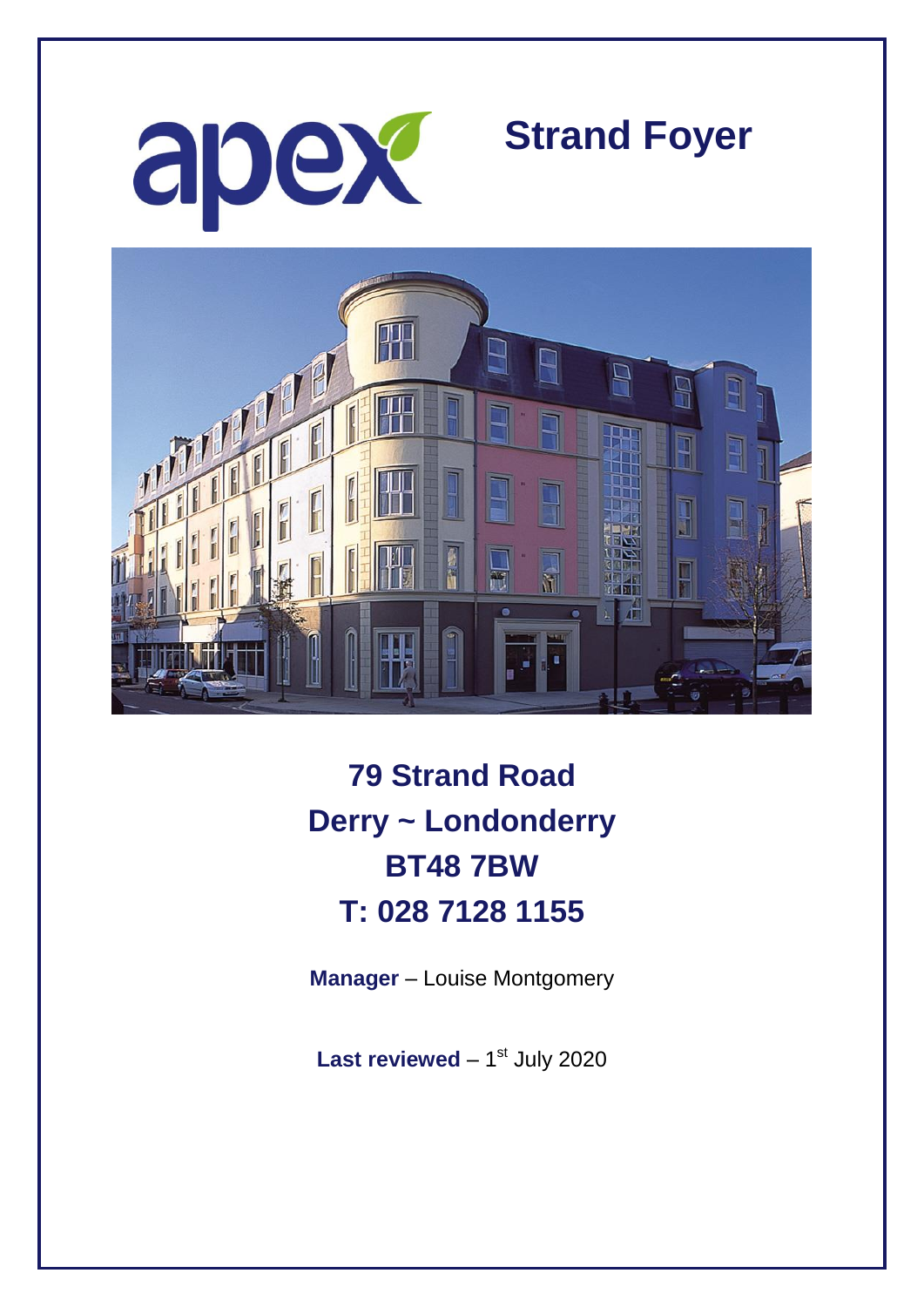# **About Strand Foyer**

Situated on the Strand Road in Derry~Londonderry city centre, the Foyer is located close to local shops, amenities as well as the NWRC and Ulster University. The Foyer offers accommodation and a range of support services for young people aged between 18-25 years old.

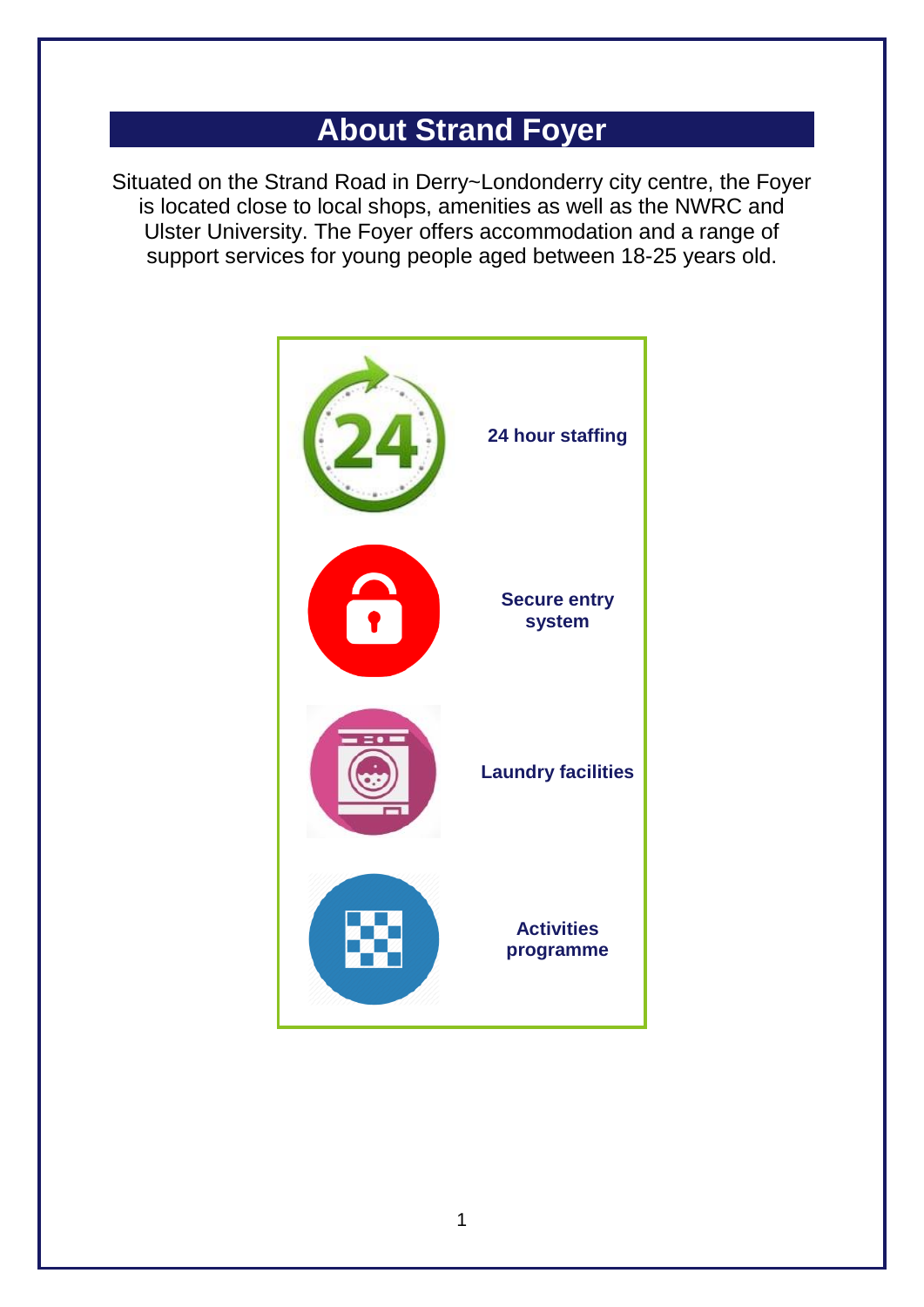# **Contents**

### **Our Statement of Purpose**

| Our aims, objectives and philosophy of care     |    |
|-------------------------------------------------|----|
| Our services explained                          | 4  |
| Staffing arrangements & relevant qualifications | 5  |
| Applying for accommodation                      | 6  |
| Managing your Apex tenancy                      | 7  |
| <b>About Apex Housing Association</b>           | 8  |
| Telling us when something has gone wrong        | 9  |
| <b>Other important information</b>              |    |
| Legislation & best practice                     | 9  |
| Regulation & inspection                         | 10 |
| <b>Professional boundaries</b>                  | 10 |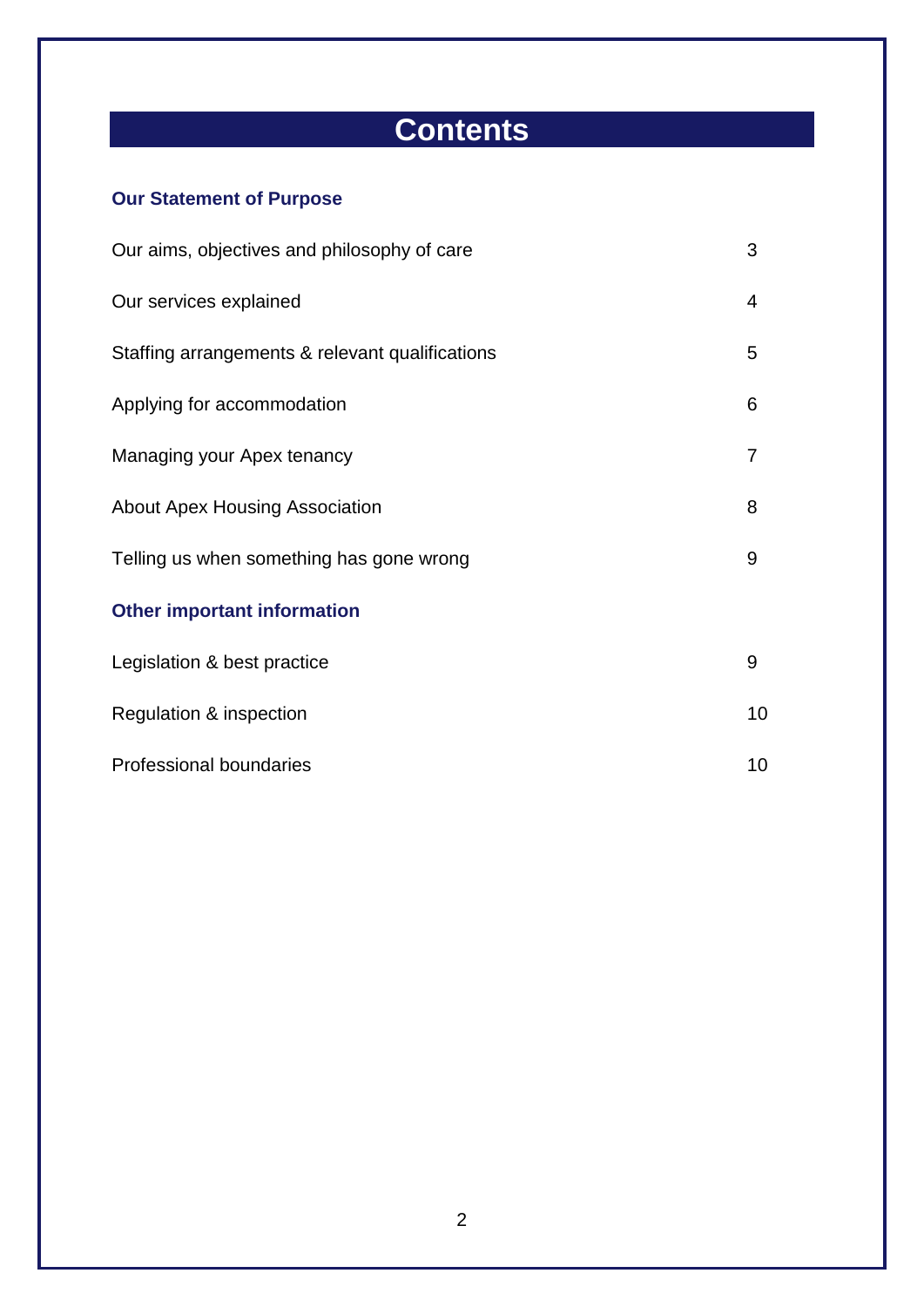# **Our Statement of Purpose**

#### **Our aims, objectives and philosophy of care (SPT1.1.b)**

We aim to help you remain as independent as possible by promoting choice, wellbeing and supporting you in the following areas:

- Ability to manage housing costs
- Ability to arrange provision of services to keep own home habitable
- Ability to maintain the security of own home, ensuring personal safety
- Ability to maintain health & safety in own home
- Development of practical living skills
- Ability to establish a stable place in the community.

Helping us to create a safe and supportive environment will be the following values:

- Dignity & respect
- Independence
- Rights
- Equality & diversity
- Choice
- Consent
- Confidentiality
- Safety.

When you move in we will work with you to create a tailored support plan which we will review on a regular basis. The support we provide will be based on your individual needs and wishes.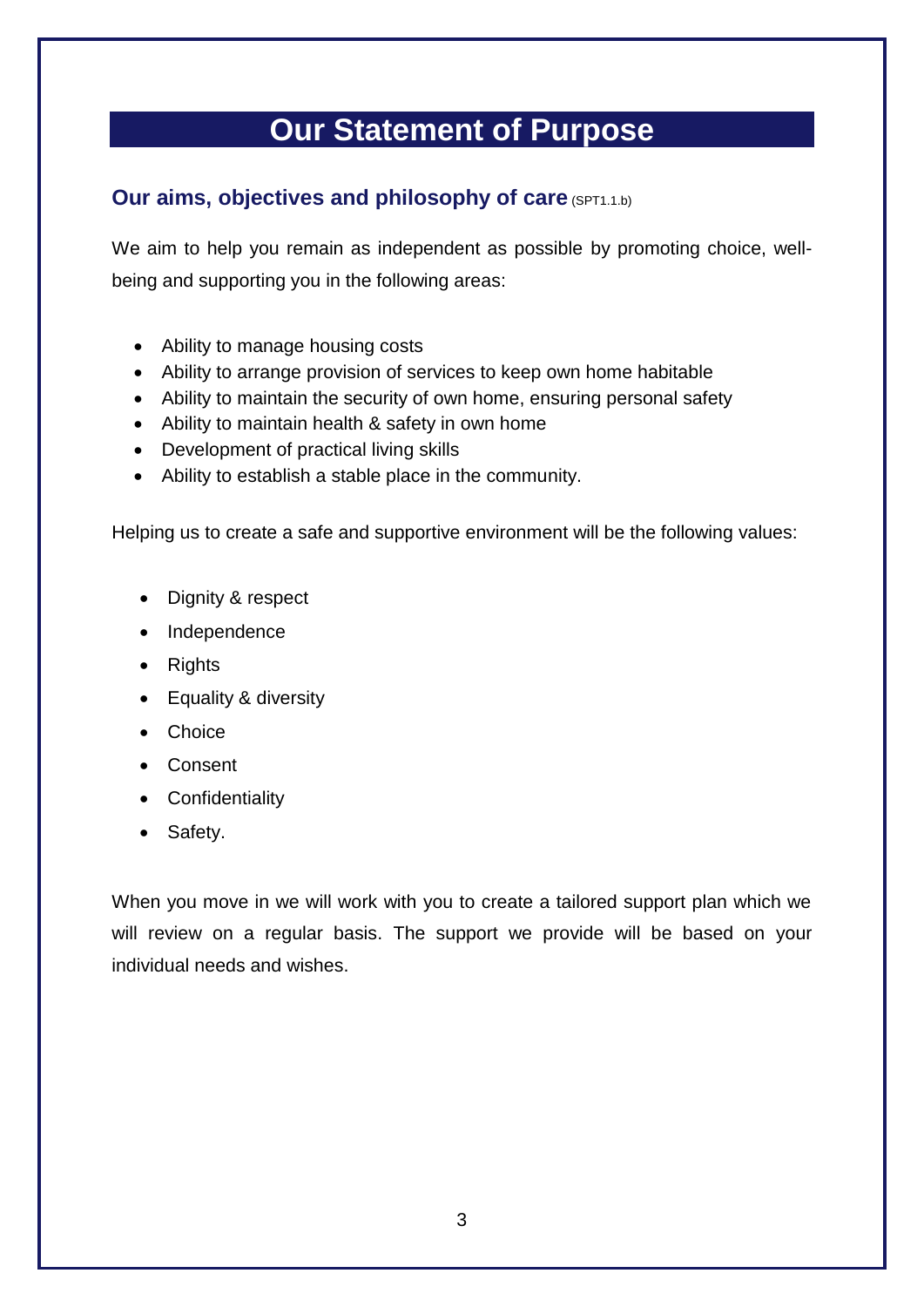#### **Our services explained** (SPT1.1.a)

When you move in we will make sure that you have someone to support you and make sure that we can meet all of your needs. We provide a range of support & care services including:

#### **Support**

We will provide support, and work with you to develop an individual action plan to achieve your goals.

#### **Laundry facilities**

Laundry facilities are available within the building.

#### **Transport**

We will support you to access transport.

#### **Training**

We will support you to access training and education programmes.

#### **Activities programme**

We offer a wide range of activities & events which you are welcome to take part in and help to plan.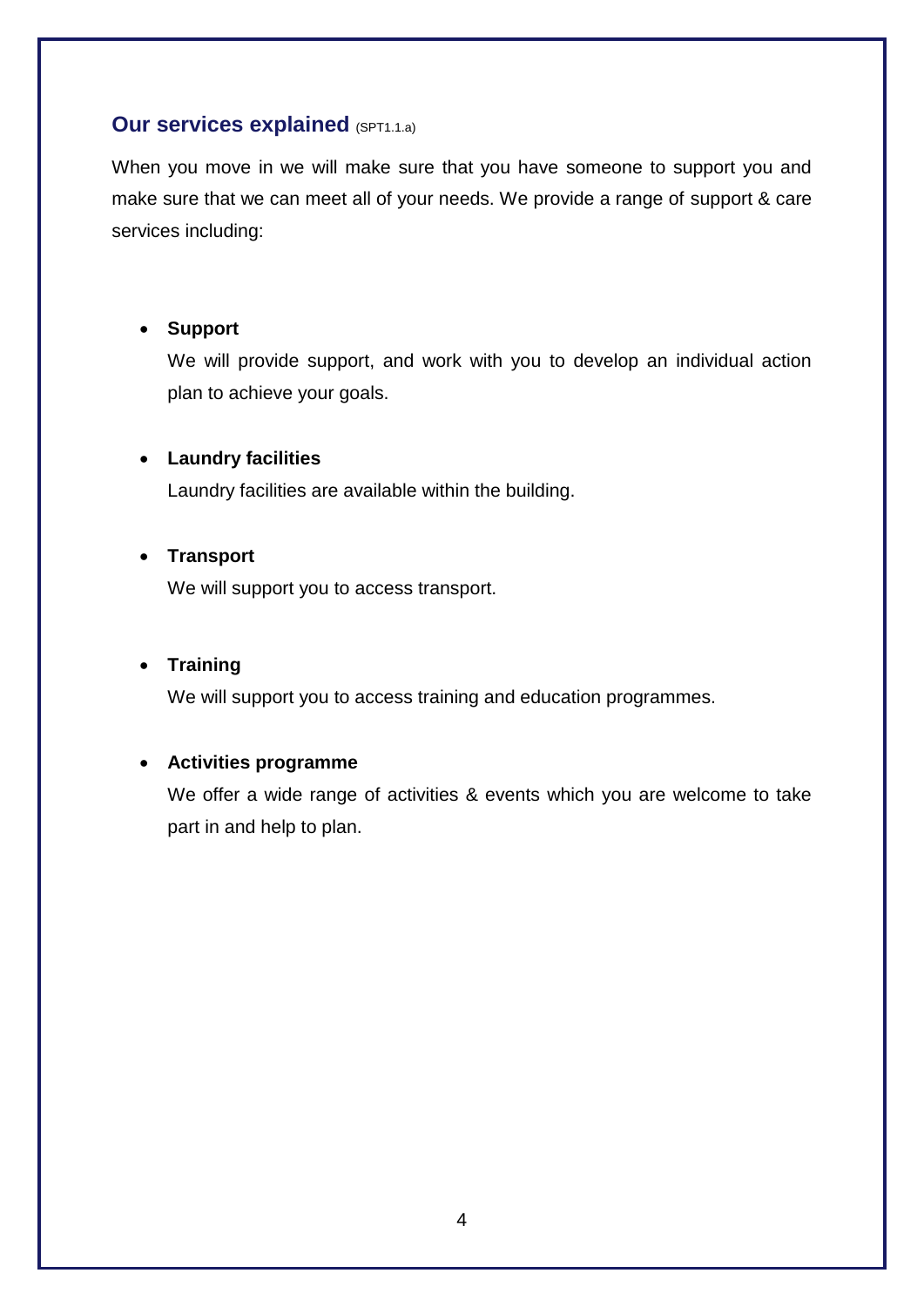

Our team have a range of qualifications:

- Foyer Officers hold a third level qualification AND ILM Level 3 Certificate in Leadership Management
- Foyer Assistants and Foyer Night Assistants hold a minimum of 5 GCSEs including Maths and English.

All our staff must meet a minimum level of qualifications and experience depending on the individual job role.

Supporting People currently fund the full time equivalent of 7.79 staff for the provision of housing related support services.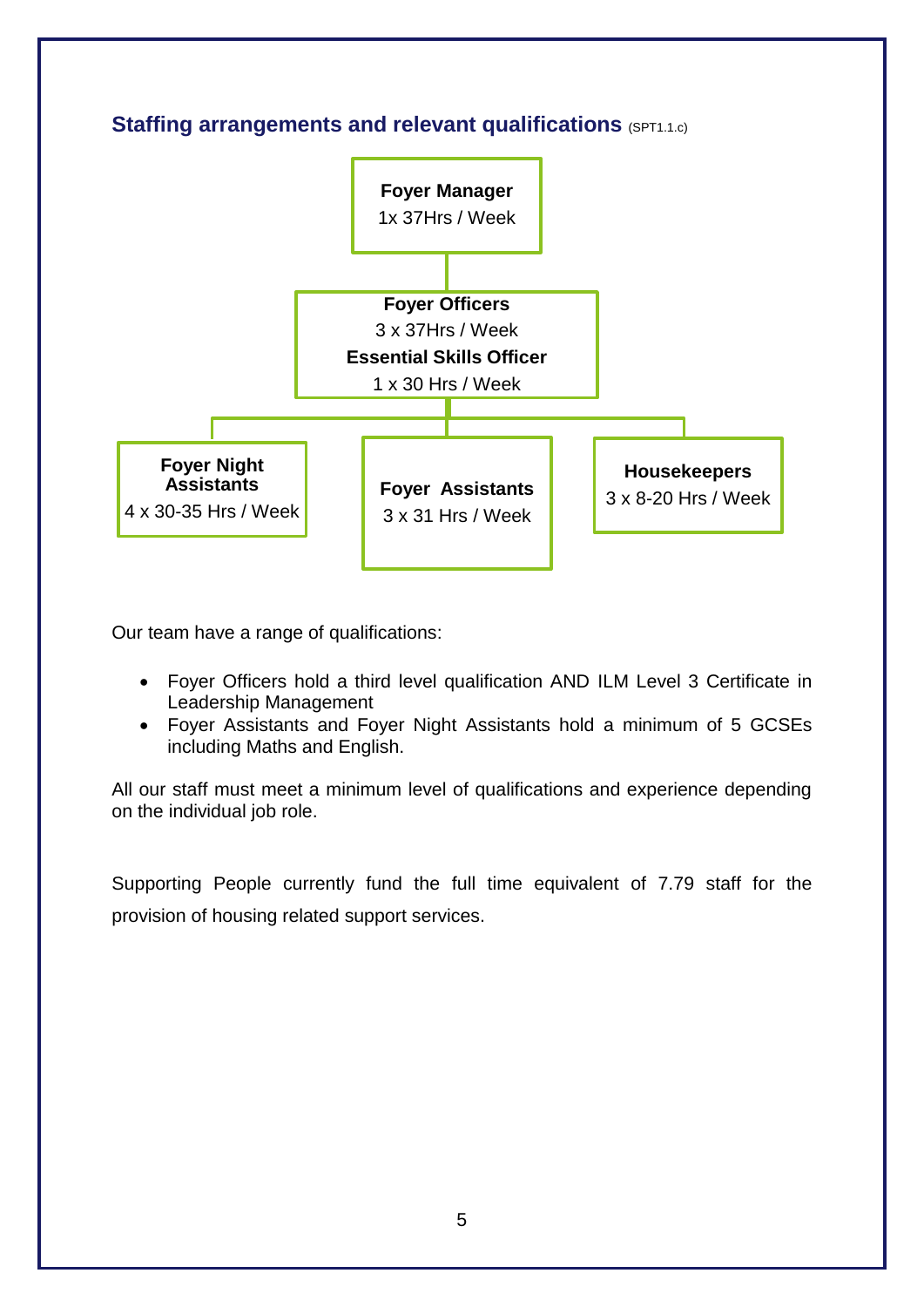#### **Applying for accommodation** (SPT1.1.c, SPT1.1.d & SPT1.1.f)

If you would like to apply for a place at Strand Foyer you should request an application form by contacting the scheme directly, or by contacting Apex Housing:

Apex Housing Association 10 Butcher Street Derry-Londonderry BT48 6HL Tel: (028) 71304800

Given the nature of the accommodation provided, referrals will be accepted from the following: statutory and voluntary agencies including the NIHE; Social Services; community based groups; General Practitioners; Probation Board; PSNI etc. Self referral is also accepted. An application form may be forwarded to the referral agent by post, e-mail or by hand delivery.

Where an application to Strand Foyer is being considered, it should be noted that the following criteria apply in line with SH01 Application, Assessment and Allocation Policy – Strand Foyer:

- The scheme is for young people aged  $18 25$
- The applicant is homeless or in housing need
- The applicant does not have a history or display persistent and/or extremely violent behaviour
- The applicant is not experiencing mental illness symptoms whereby they are a serious risk to themselves or others
- The applicant is able to look after own personal and domestic needs
- The applicant will fully participate in the support planning process to enable them to achieve their maximum level of independence.

You should complete the application pack as fully as possible and return it directly to the Strand Foyer. Any outstanding information will be collected by the Foyer Officers once the form has been received.

All agencies referring applicants to the Strand Foyer are required to provide any other additional information, which they deem relevant to assist Strand Foyer staff in making an informed decision about the suitability of the applicant.

As an integral part of your support plan, a strategy and programme of support will be established to enable you to eventually move on from the Strand Foyer. This will be managed in line with the Association's SLG07 Move On Policy.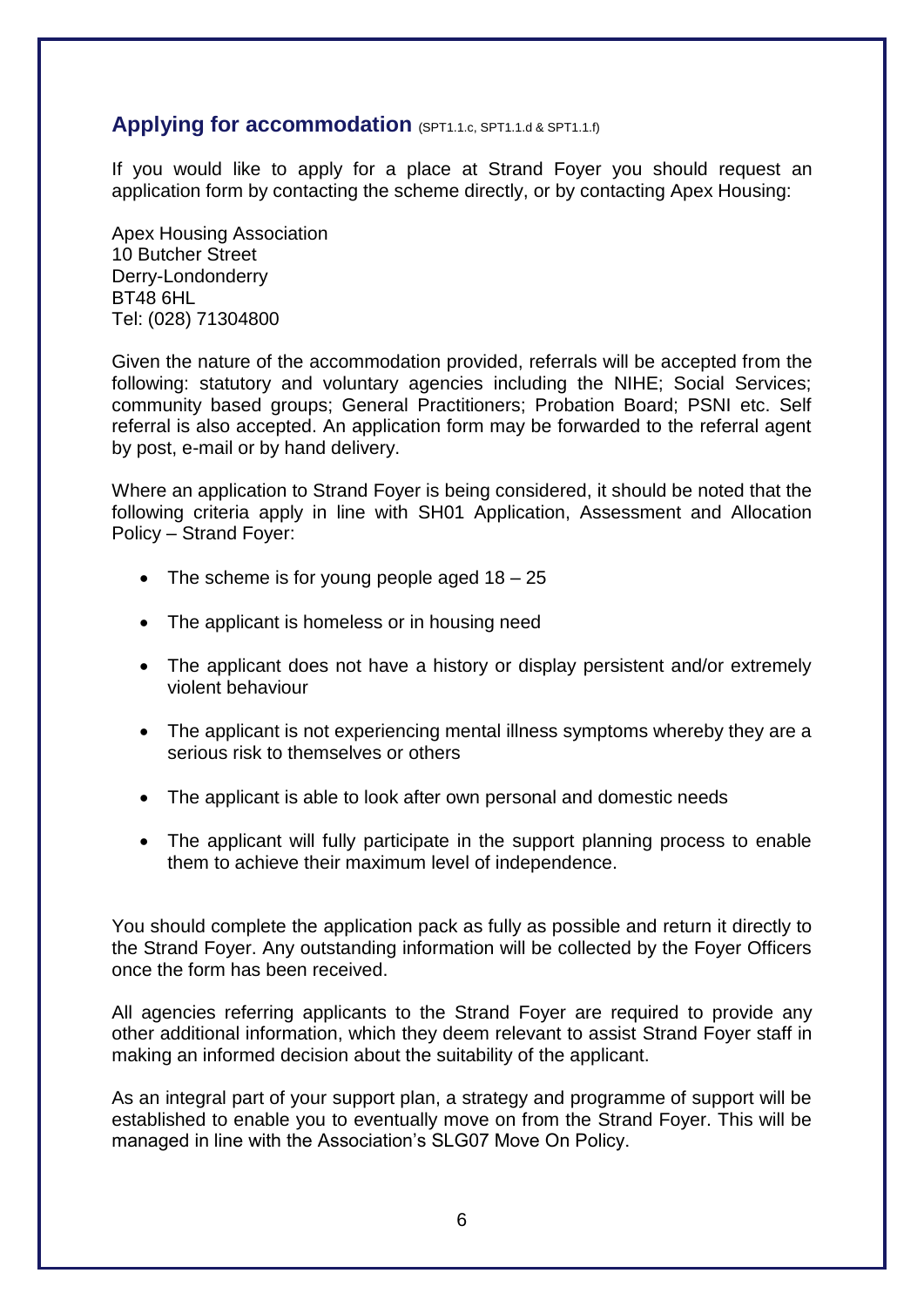#### **Managing your Apex tenancy (SPT1.1.f)**

As our resident we will ask you to commit to a License Agreement which will explain your responsibilities as well as ours.

You are responsible for:

- You are responsible for:
- Paying your charges on time (see 'Our charges')
- Keeping the inside of your home clean and in good repair
- Reporting any damage or defects to us promptly
- Allowing us or our contractors access to inspect or carry out works in your home
- Agreeing and keeping to your support plans and shared living agreement
- Following any health, safety and fire instructions provided by us
- Not having an animal in your home without our permission
- Not causing a nuisance, noise or harassing others (or allowing visitors to do so).

We are responsible for:

- Allowing you to occupy your home
- Providing you with the services detailed in you agreement
- Keeping your home in good repair (heating, plumbing etc.)
- Tell you about any repairs and tell you when we will complete them.

If your circumstances change or you would like to move we will work with you to find suitable alternative accommodation which meets your needs.

If you breach the terms of your agreement we may serve a Notice to Quit which will give you at least 4 weeks' notice that we wish to terminate your agreement. You must give us vacant possession of your home and return the keys to us on expiry of this 4 weeks' Notice to Quit. If you have been living in your home for more than 5 years we will give you 8 weeks' notice and if you have been there longer than 10 years 12 weeks' notice will be given.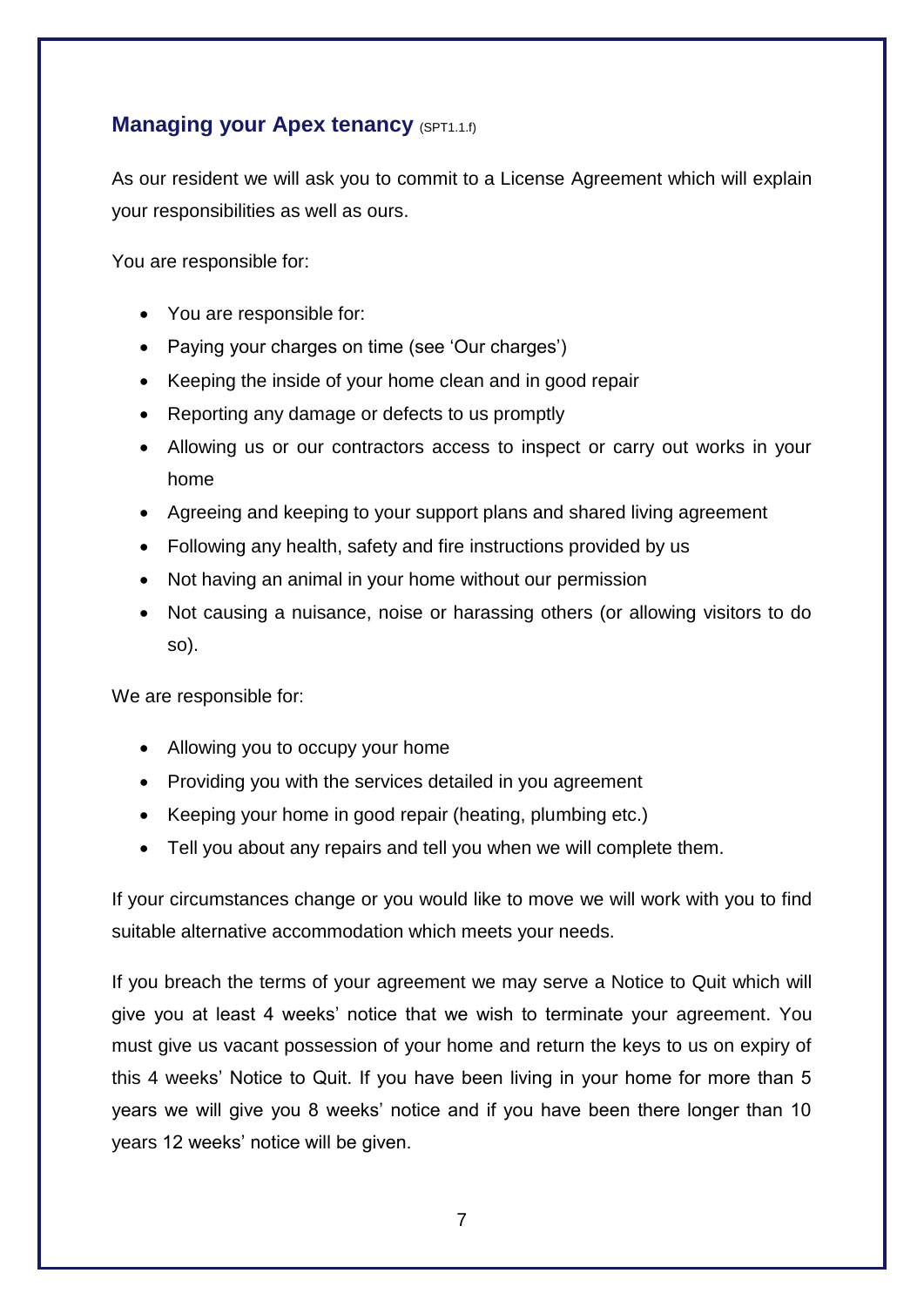In exceptional circumstances where there has been violence or aggression the Housing & Care Services Manager/ Supported Housing Manager can agree to reduce the notice period to either 7 days or immediate notice. This decision will be taken where there is a risk of further violence or danger to our staff and other residents.

#### **About Apex Housing Association**

Apex Housing Association is a major housing association managing a stock of over 5,000 homes. Our business is housing and associated care and support services. We provide:

- General needs housing for families and single people
- Purpose built accommodation for older people and families with complex needs
- Supported housing for people with individual needs, including those with mental ill health; learning disabilities; alcohol/ drug addictions; and those who are physically disabled
- Support services for vulnerable groups under the Supporting People programme
- Community buildings under the management of local communities.

Apex leads the way in building sustainable communities through the delivery of quality, affordable homes including tailored support & care services. Underpinning this mission are our values:

- We care
- We take ownership
- We do things well
- We work together
- We show respect.

Apex is governed by a Board of Management which is responsible for the overall control of the affairs of the association whilst our Chief Executive is responsible for ensuring compliance with legislative requirements as well as management & delivery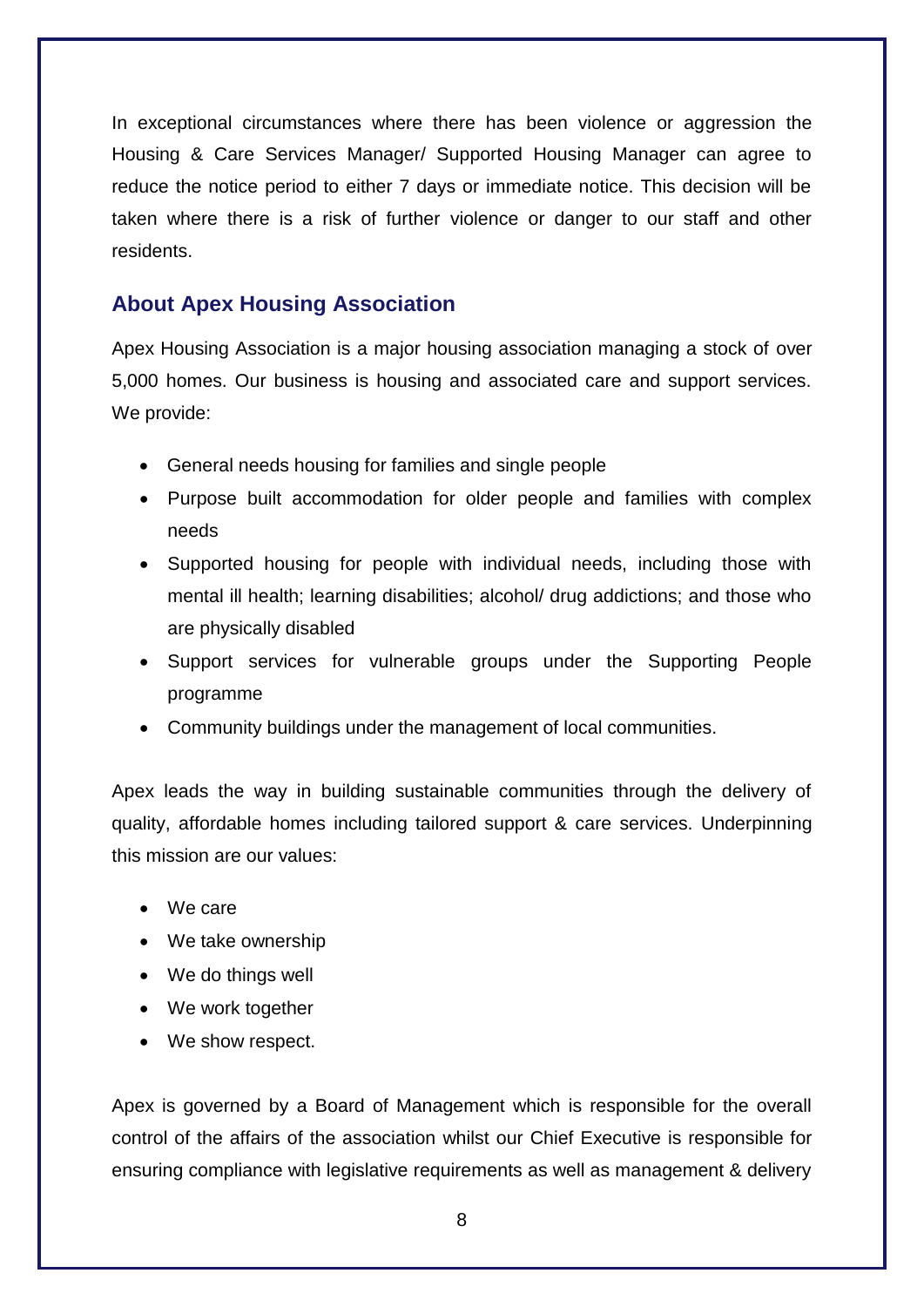of services. The Chief Executive delegates responsibility for operational activities/ objectives to departmental Directors. The Housing & Care Services Manager/ Supported Housing Manager is responsible for the daily management of Supported Living schemes; ensuring legislative and regulatory compliance as well as promoting best practice.

#### **Telling us when something has gone wrong**

Apex appreciate that sometimes things go wrong and our tenants may be unhappy with the service they have received; we encourage our tenants to speak to the Manager should they have any concerns or complaints. Tenants can also make a formal complaint directly to the Association; more information can be found in our Complaints and Compliments Leaflet (available from the Manager or Head Office) or by contacting us on **028 7130 4800**.

## **Other important information**

#### **Legislation and best practice** (SPT1.1.e)

We work hard to promote equality, target disadvantage, promote social inclusion and ensure high quality services. We will strive to uphold your human rights in everything that we do. Apex has a range of policies designed to protect you and others including:

- Confidentiality
- Complaints
- Privacy & Dignity
- Adult Safeguarding
- Health & Safety
- Freedom of Information
- Equality.

Further information on and copies of any relevant Apex policies are available on request from the Manager or Apex Head Office.

In providing our services we also aim to contribute to the Homelessness Strategy for Northern Ireland 2017-22 (NIHE).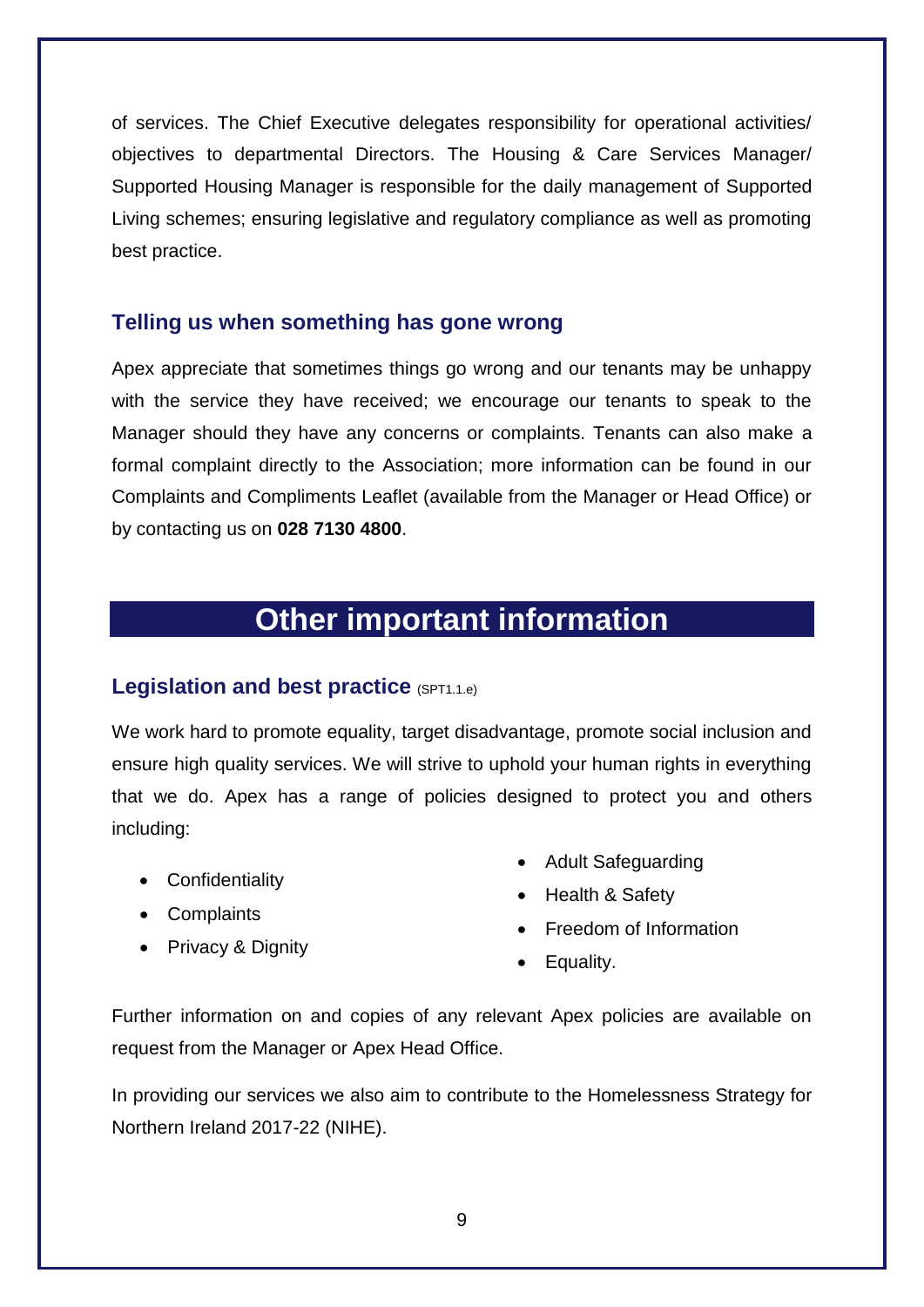#### **Regulation and inspection**

Apex is subject to regulation and inspection to ensure that we continue to provide the highest possible standards. Reports relating to inspections can be requested from the Manager.

#### **Professional boundaries**

Our professional boundaries ensure staff maintain the organisation's values whilst acting to:

- Protect the health, safety and welfare of everyone
- Protect against undue pressure or allegations
- Provide support & care in a professional and compassionate way
- Ensure receives a fair service
- Ensure consistency across all services.

Our staff will:

- Avoid overly familiar language, endearments, sexually explicit language, rough play, physical contact etc.
- Be consistent with the support/ care plan and be carried out sensitively with consideration of privacy & dignity
- Work to diffuse challenging situations to avoid use of restraint; only use restraint where it is absolutely necessary to prevent harm to the tenant/ resident, others and staff. Any restraint should be proportionate and must be fully recorded, reported and reviewed
- Only record images with your consent
- Not engage in any inappropriate or dangerous behaviour involving tenants/ residents/ staff must be reported to the manager. This includes the sharing of inappropriate information via text, social media etc.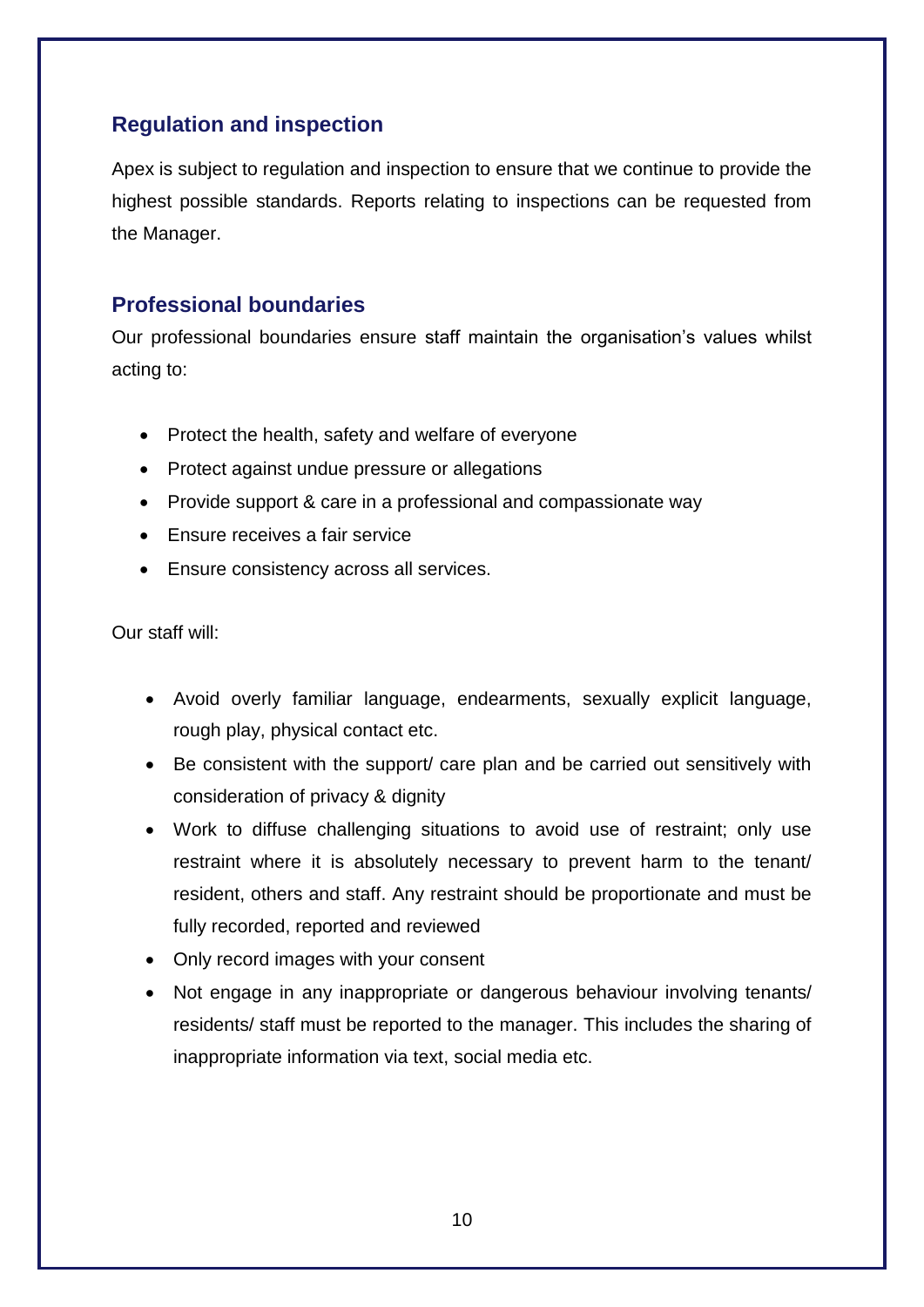You will be expected to behave appropriately by:

- Not asking our staff for personal information unrelated to work
- Not giving our staff personal information unless necessary for your support/ care
- Not ask our staff to carry out tasks not included in your support/ care service
- Not offer gifts/ cash other than of a token nature to staff. Our staff are required to report all gifts to the manager
- Not forming inappropriate relationships with our staff.

More information on professional boundaries can be requested from the manager or by contacting us.